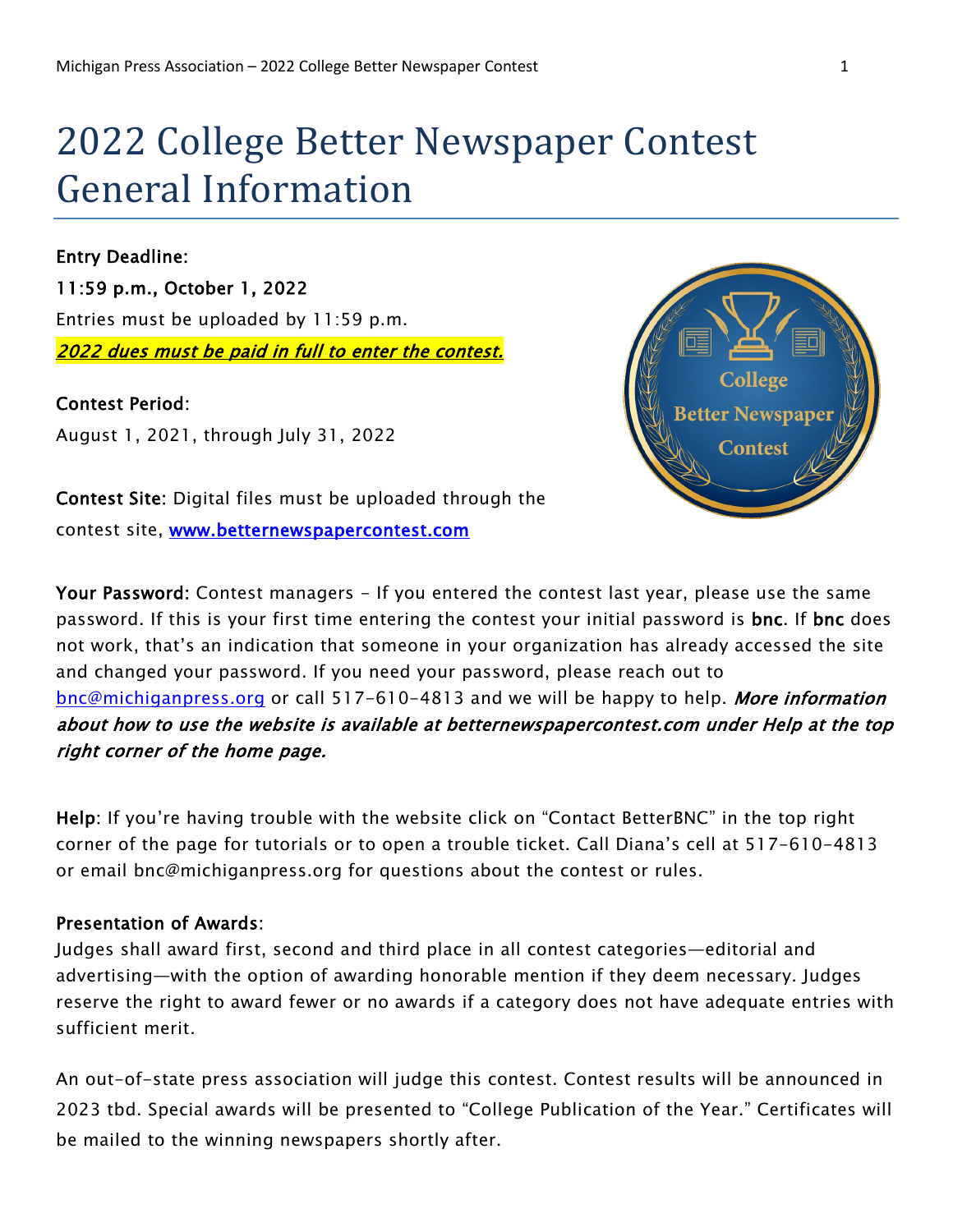#### Contest Rules

#### Who Can Enter:

Any college publication or student in Michigan that is a member of the Michigan Press Association Collegiate Division (MCPA) is eligible to enter the College Publication Contest.

#### Entry Fee:

The entry fee is \$5 per entry. These fees are non-refundable. Full payment must accompany your entries or be received at MPA by the contest deadline, or your entries will be disqualified. MPA will not invoice for contest fees.

PAYMENT OPTION: When all your entries are complete with all files uploaded, click on the calculate entry fee button under manage entries you will see a total at the bottom and an option to pay by credit card/PayPal or by check. Payments by credit card show confirmed after the transaction. Checks will be marked paid after receipt. Log back in to check your account before the deadline.

## MAILED PAYMENTS SHOULD BE POSTMARKED ON OR BEFORE October 1, 2022, and sent to: Michigan Press Association

James Tarrant 1642 Yosemite Dr. Lansing, MI 48917

#### Deadlines:

Work must have been published between August 1, 2021, and July 31, 2022.

# Entries must be uploaded no later than 11:59 p.m., October 1, 2022. <mark>Deadline will not be</mark> extended.

No entry may be submitted in more than one similar category (you cannot enter the same story in Feature Story and News Story, for example). THREE entries from each student per category will be accepted.

#### Divisions:

Division 1 ...... Newspapers publishing print or online more than weekly.

Division 2 ...... Newspapers publishing print or online weekly.

Division 3 ...... Two-year college publications or newspapers publishing print or online less than weekly.

Division 4 ...... Student Membership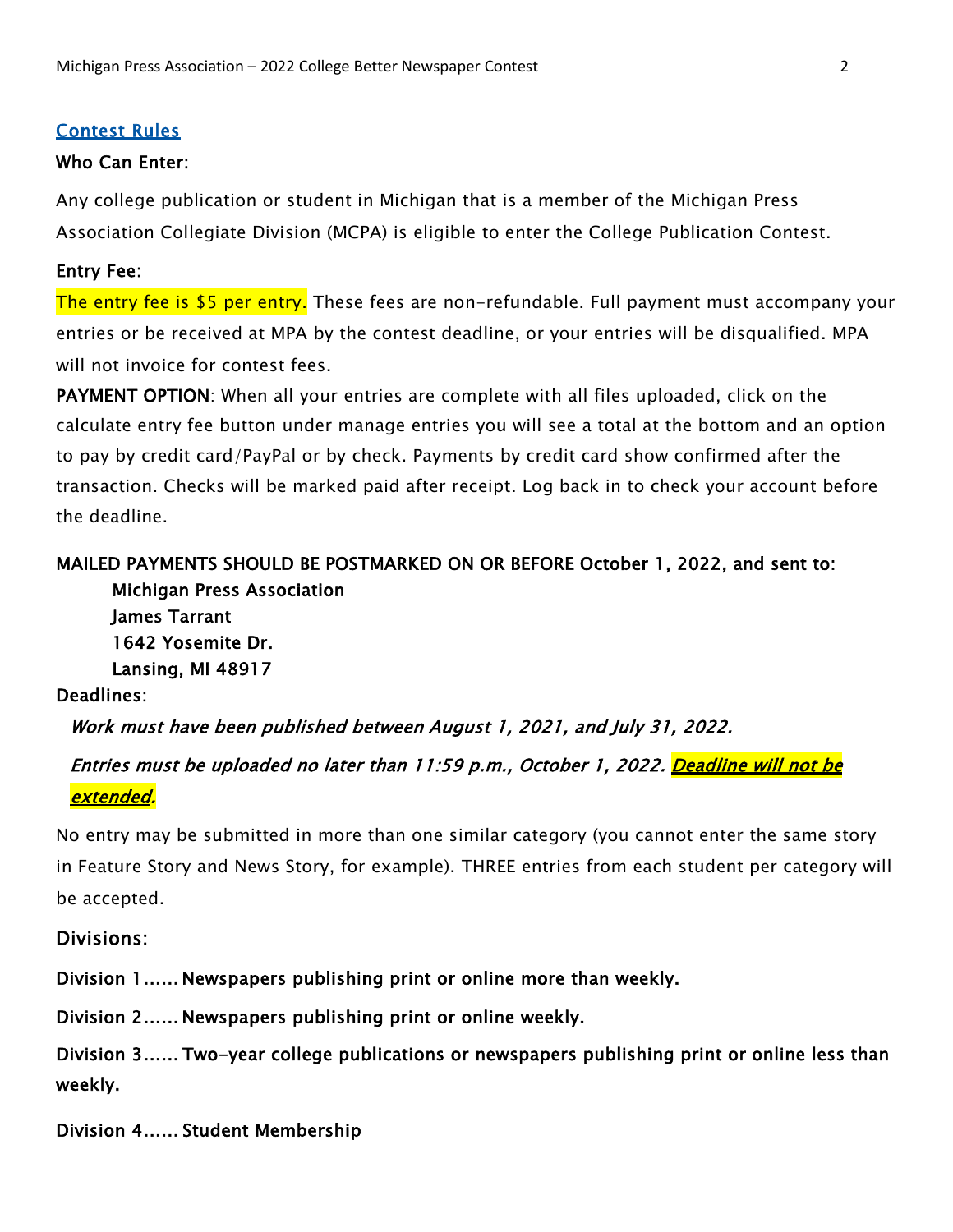#### Student Membership:

If a student member is also freelancing or works for a college newspaper all work done for that member should be entered under the college newspaper. If there are working for another member as an intern, they need approval from that publication to enter the work.

#### How to Enter

1. Select best issues, story, or photo for each competition. Keep in mind criteria for judging and any special rules for the contest category of competition being entered.

2. Entrants may include brief background information on the community or communities they serve, publishing conditions of the newspaper or about the entry itself. Please use the "Comments" area when submitting your entry to convey this to the judges. Communication to the judge must be included with each entry, rather than one letter covering all entries.

3. Categories 12-19 marked with \*\* will be all divisions and do not count toward College Publication of the Year. (See special contests.)

How to submit entries online:

- A. Begin by going to www.betterbnc.com to upload your entries. A "Contestant Manager" widget will guide you through the entry process. If you were the contestant manager last year your login and password have not changed.
- B. If the category you are entering has a limit on the number of entries allowed that category will no longer display in the dropdown menu on the "Submit Entry" page once you have reached the limit.
- C. A single uploaded file can be up to 10 megabytes in size. However, it is strongly recommended you compress files to under 5 MB in size, so that judges can quickly view your entries.
- D. Please note that you may change your selection of entries as often as you would like by going back to the "Managing Entries" page before the October 1 deadline.
- E. If submitting full-page pdf files clearly indicate photos and stories being judged in the comments area.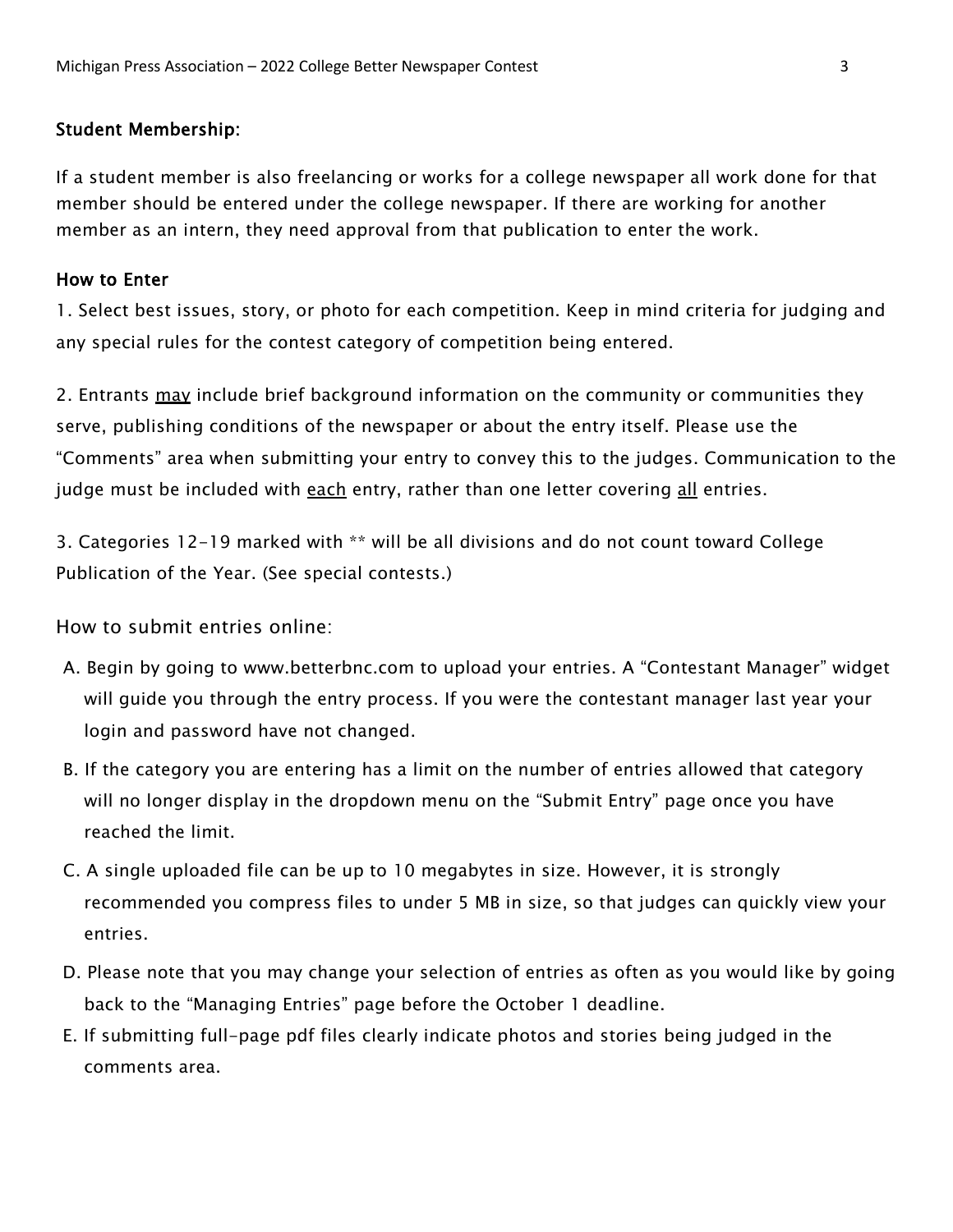## 2022 College Contest Categories

## 1. News Story

A story providing coverage of a breaking news event or beat that displays accuracy, depth, clarity, and impact.

## 2. Investigative Reporting

Explanatory journalism or in-depth reporting on an issue, produced without tight deadline demands. May be one story, or a series of stories on the same topic.

## 3. Feature Story

A story or series other than straight news that demonstrates unusual literary excellence,

originality and insight from a human interest or other feature perspective.

## 4. Sports News/Features

A sports story showing enterprise, depth, creativity, and impact.

## 5. Column, Review or Blog, News

An original account of a news, entertainment issue that demonstrates reporting, logic, and clarity, as well as well-defined, articulate positions or arguments.

## 6. Column, Review or Blog, Sports

An original account of a sports issue that demonstrates reporting, logic, and clarity, as well as well-defined, articulate positions or arguments.

## 7. Editorial

An opinion that clearly, logically, and definitively explains the newspaper's position on an issue of significance to its readership.

## 8. Best Writer

Submit three examples best representing a variety of writing styles and subjects. Must be a fulltime staff member. One entry per writer.

## 9. Feature Photo

A PDF or URL link of a feature photo that shows accuracy, enterprise, depth, clarity, and impact.

## 10. Front Page Design

An entry is one single page design PDF of the front page ONLY demonstrating clarity and impact.

## 11. Non-Front-Page Design

An entry is one single page design PDF demonstrating clarity and impact. This can be a news page, sports page, or feature page as long it is not the front page.

## \*\*12. Best News-Only Photo

A PDF or URL link of a news photo that shows accuracy, enterprise, depth, clarity, and impact.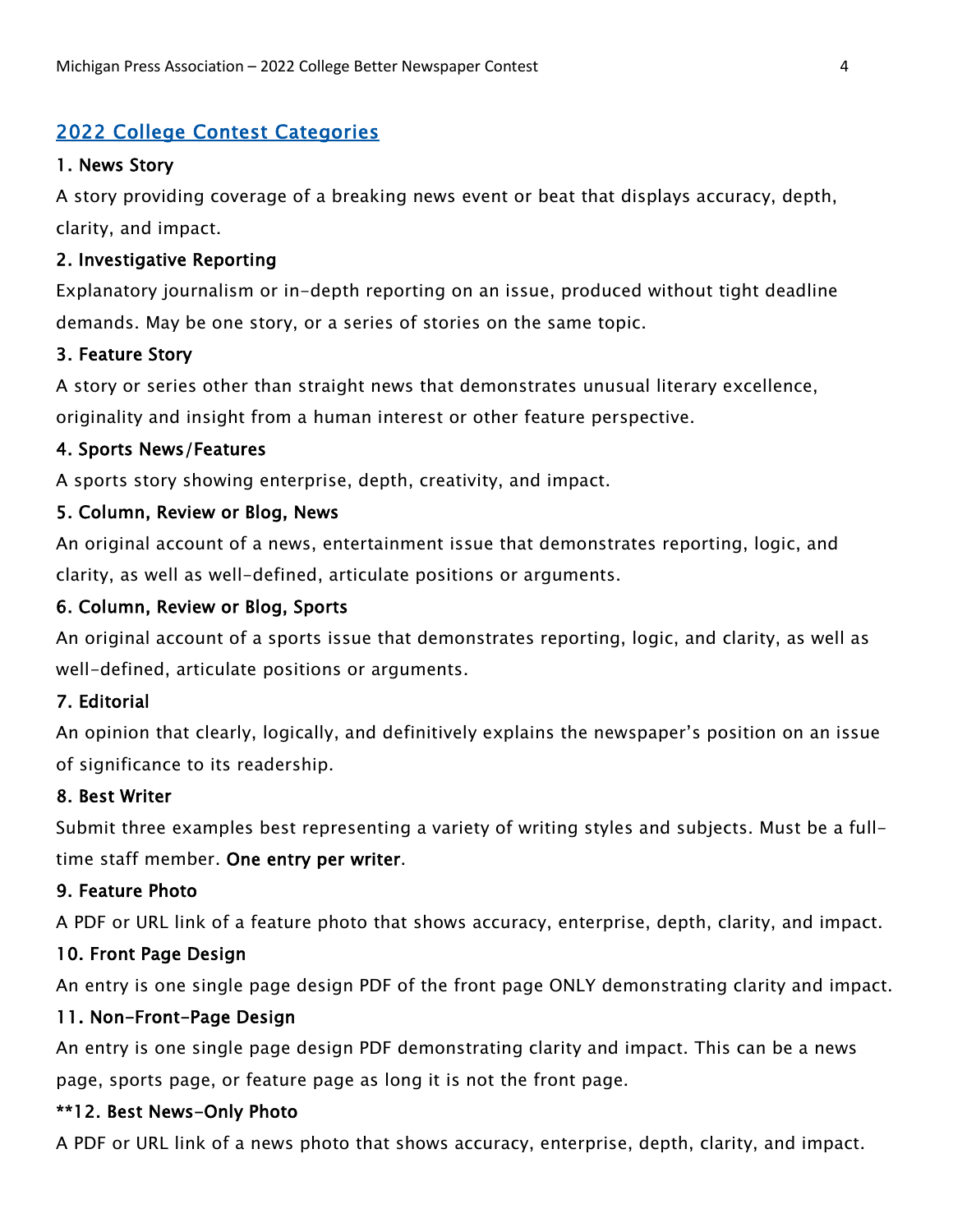## \*\*13. Best Sports Photo

A PDF or URL link of a sports photo that shows accuracy, enterprise, depth, clarity, and impact.

## \*\*14. Best Photographer

Submit three examples best representing a variety of styles and subjects. Must be a full-time staff member. One entry per photographer.

## \*\*15. Original Cartoon—Editorial or Entertainment

A cartoon appearing in print or online. Please provide three examples per entry PDFs or via URL links.

## \*\*16. Multimedia Reporting

A single news, sports or feature story that incorporates writing and other multimedia elements published on a newspaper's website. It should display video capture, editing and voice-over skills and/or audio/voiceover techniques. Please provide a URL link to the story and a oneparagraph statement explaining how all the elements were used in print and online.

## \*\*17. Single Ad

An entry is one of three types of advertising: A black and white ad (any size), a spot/full color display ad or an in-house promotional ad. Demonstrates accuracy, clarity, and impact.

## \*\*18. Special Advertising Section

A section with or without editorial-supported content. Contest excludes back-to-school, orientation and/or homecoming sections. Submit one product per newspaper.

## \*\*19. Online Newspaper

An entry demonstrates overall excellence in writing, designing, and advertising for the Web. Submit three editions, saved as an archive, by supplying URL links and dates. If the archive requires a password, submit it with the entry. Submit URL only for this category.

## Special Awards, Contests & Instructions

## College Publication of the Year Award

The College Publication of the Year Award honors the student publication with the most points awarded for placing in contest categories within their division. Only contest categories 1-11 count toward the award. Student division will not be eligible for Publication of the year. Points are awarded as follows:

First Place.................. 100 points

Second Place............... 70 points

Third Place ................ 40 points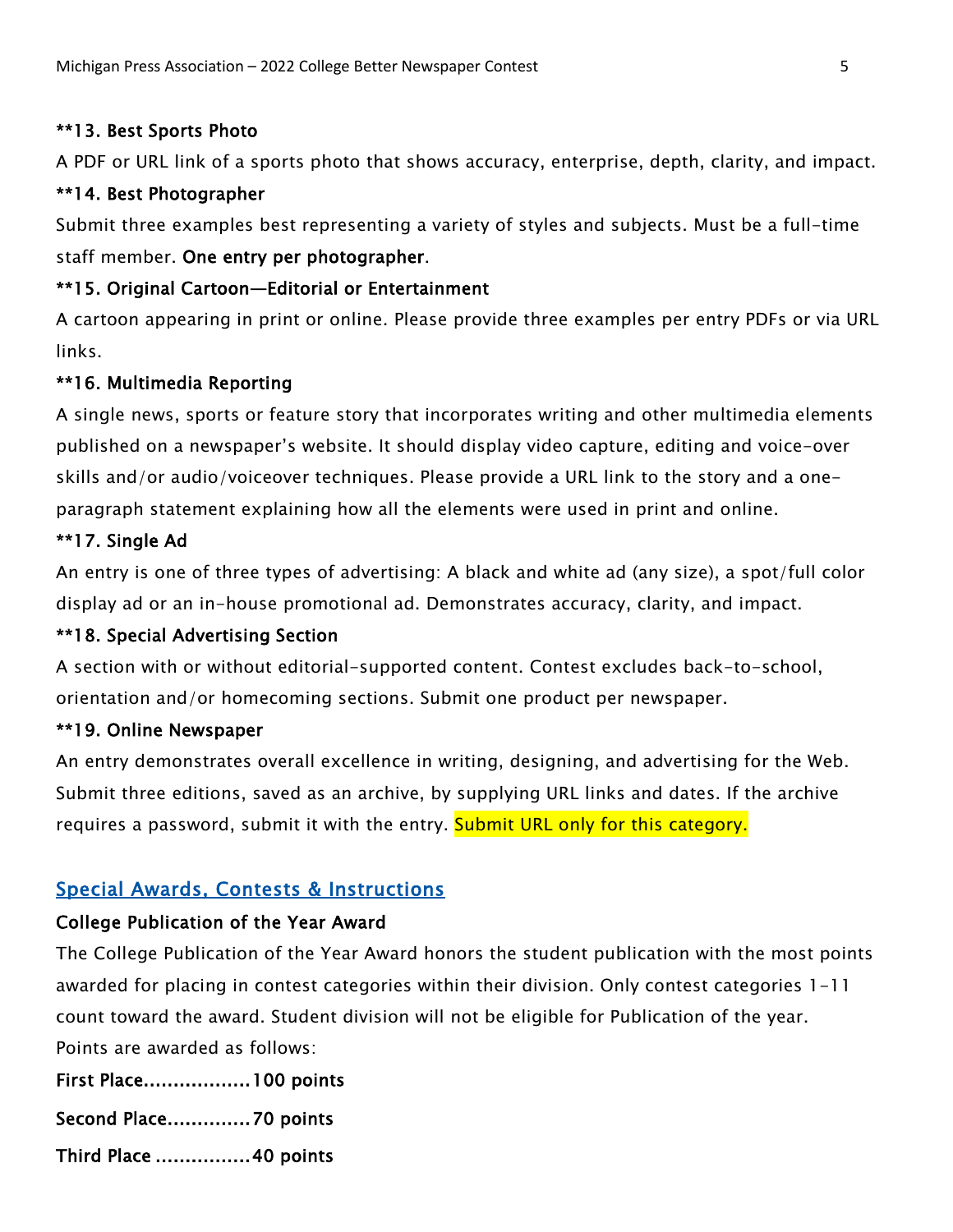#### Frequently Asked Questions

#### What file formats may be used to enter the contest?

If you are not using a URL to link to your entry, the best file format to use is a low-resolution PDF. Please combine multiple PDFs and compress to the recommended size of 5mb or lower. Acceptable file types are PDF, JPG, GIF, and PNG — NO Word files!

#### What if my information is wrong or my paper is not listed?

Contact bnc@michiganpress.org and your information will be reviewed.

#### What combination of online and print publications can I use?

With this year's contest, website work can be included with writing entries. Online-only news sources would provide URLs to their entries, but any print newspaper may submit onlineonly work as well as supplemental digital work that support a printed story. Submit the URL along with the PDF of a story.

Unsure what you can submit from your newspaper's website? For example, if you published a feature story that had one large photograph in the print edition, but an entire gallery of photographs online, can you submit a URL to the story online along with a PDF of what was printed? The answer is YES…. within reason. If the gallery was a large component of your story and readers were directed there (because staff spent significant time editing said gallery), then it is relevant to your story. If it is just a little "something extra," then do not submit the URL to the online gallery. Judges have a LOT to judge, and their focus should be on material relevant to the story.

#### Do I need to send anything to Michigan Press Association World Headquarters?

The entire contest is online only this year. You can even pay online with credit card or PayPal. Please follow payment instructions at BetterNewspaperContest.com.

#### How can I make my PDF files smaller?

Most newspaper PDFs include high-resolution grayscale or CMYK images for printing. However, PDF contest entries will be viewed and judged on a computer monitor, which displays at low resolution (72-96dpi) in RGB color. Changes in the resolution and color mode of images are the most effective ways to reduce file size without sacrificing quality. 1. Resolution. In PDFs, text is always clear regardless of resolution: resolution relates only to photos and rasterized graphics. Reducing resolution by half reduces image file size by 75%.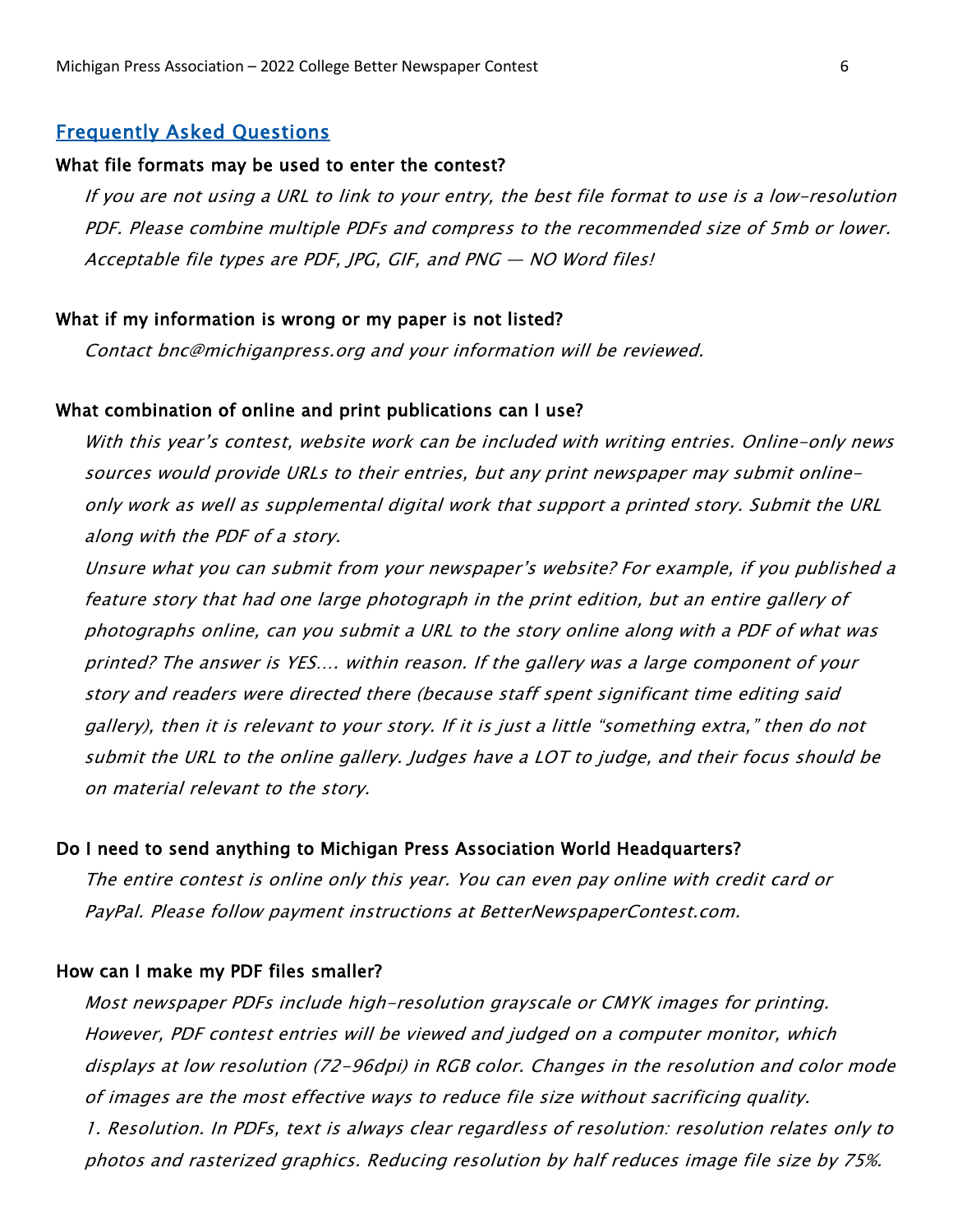The recommended maximum resolution of 96dpi can be enforced by Distiller settings. 2. Color mode. Converting from CMYK to RGB color will reduce image file size by another 25%. This color conversion can again be enforced by Distiller settings.

If you reduce image resolution and/or convert color mode in your entry PDFs with a PDF editor (e.g., Enfocus Pitstop or Quite a Box of Tricks) or use the native profiling/editing tools in Acrobat 6 or later, YOU WILL NOT GAIN THE EXPECTED REDUCTION IN FILE SIZE unless you redistill the PDF afterward.

#### When will we see the results of the contest?

Contest results will be announced in 2023. Certificates will be mailed shortly after.

#### Who can enter the Open Class Contests?

If you are a member college publication and your dues are paid, you can enter.

#### How do I know what to write in my entry descriptions?

First, know that whatever you write in your entry fields is what the judges will see. We WILL NOT edit what you put there, so if you credit "PeeWee Herman" with writing a story that is who the judges will see. Also, PeeWee will be awarded a certificate, because we will use entry titles and credits to print on awards. Being simple and direct with your descriptions is best. If an entire staff is responsible for an entry, simply write "staff" in the credits.

#### What if there are several run dates for my one entry?

You must enter a run date. Please enter the earliest date of the entry and the remaining dates in the comment section.

#### Where can I get more help for anything I cannot find here?

Call: 517-610-4813 Email: bnc@michiganpress.org

FYI: You now have access to save your work throughout the year. By creating your own Open Call account, you can utilize the site's new "Contestant Scrapbook" feature and be more prepared when contest time rolls around. Contestants can upload content from their Scrapbooks directly into an entry. Setting up and using Scrapbooks is easy and intuitive, but if